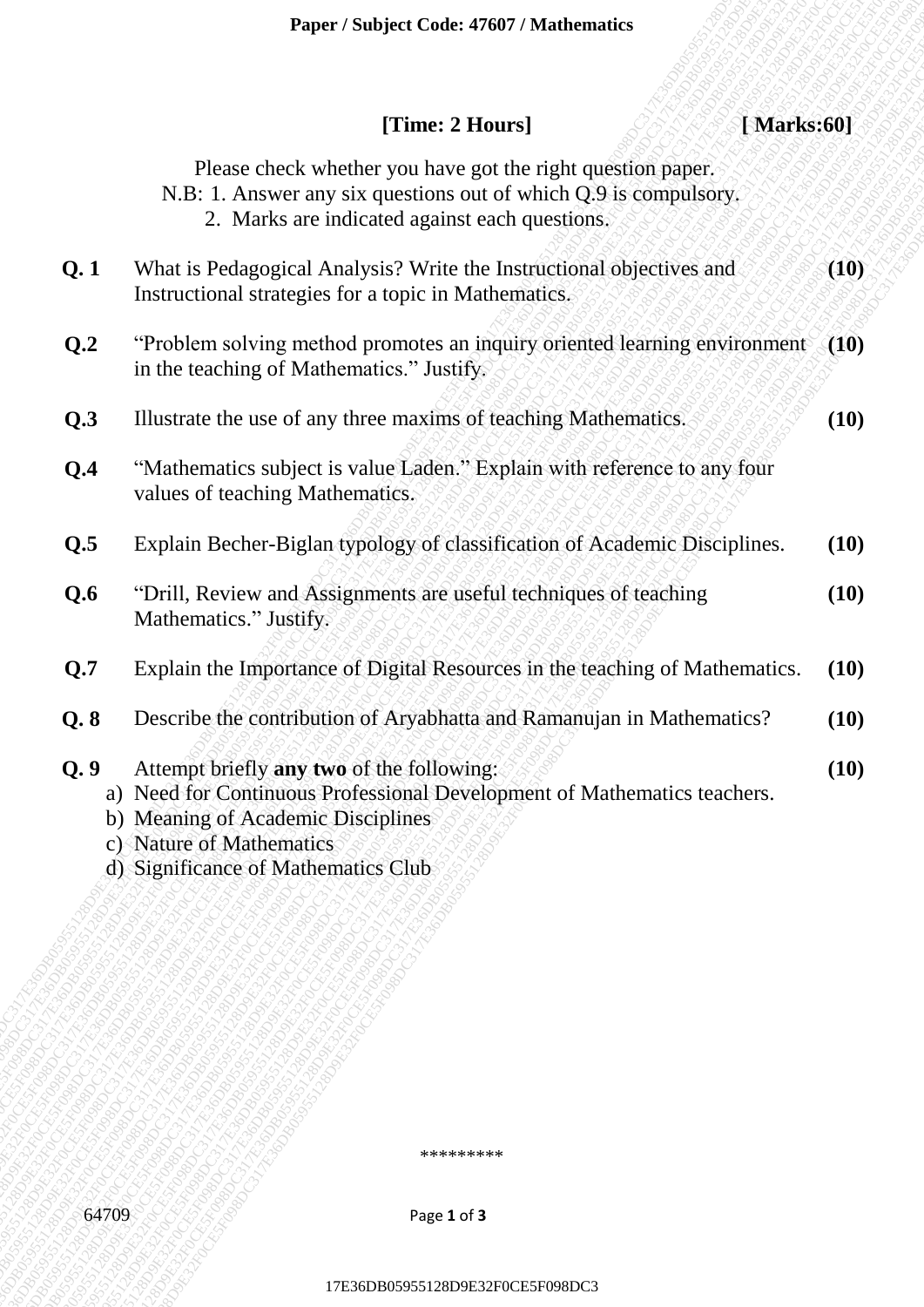## **[वेळ: २ तास] [गुण: ६०]**

## **मराठी रुपाांतर**

|                                 | Paper / Subject Code: 47607 / Mathematics                                                                                                                                            |           |
|---------------------------------|--------------------------------------------------------------------------------------------------------------------------------------------------------------------------------------|-----------|
|                                 | वेळ: २ तास]                                                                                                                                                                          | [गुण: ६०] |
|                                 | मराठी रुपांतर                                                                                                                                                                        |           |
| $\mathfrak{g}, \mathfrak{g}$    | अध्यापनशास्त्रीय विश्लेषण म्हणजे काय ? गणिताच्या कोणत्याही एका घटकासाठी अनुदेशनात्मक उद्दिष्ट्ये<br>आणि अनुदेशनात्मक कार्यनीति लिहा .                                                | (80)      |
| प्र. २                          | ''गणित अध्यापनामध्ये  समस्या निराकरण पद्धती पृच्छा आधारीत अध्ययनाचे वातावरण निर्माण करते.''<br>समर्थन करा .                                                                          | (30)      |
| $\overline{A}$ $\overline{B}$   | गणित अध्यापनाचे कोणत्याही तीन अध्यापन सूत्रांचे उपयोग सोदाहरण स्पष्ट करा                                                                                                             | (30)      |
| x, x                            | 'गणित विषय हा मुल्याभारित आहे.'' गणित अध्यापनाच्या कोणत्याही चार मूल्यांच्या संदर्भात स्पष्ट करा .                                                                                   | (30)      |
| प्र. ५                          | बेचर बिगलनचे शैक्षणिक विद्याशाखेचे प्रकारनिष्ठ वर्गीकरण स्पष्ट करा                                                                                                                   | (30)      |
| $\overline{a}$ .                | 'गणित अध्यापनात सराव ,पुनरावलोकन आणि स्वाध्याय हे उपयुक्त तंत्र आहेत'' समर्थन करा .                                                                                                  | (30)      |
| प्र. ७                          | गणित अध्यापना मध्ये डिजीटल संसाधनांचे महत्व स्पष्ट करा.                                                                                                                              | (30)      |
| $\overline{A}$ .                | आर्यभट आणि रामानुतन यांचे गणितातील योगदानाचे वर्णन करा.                                                                                                                              | (30)      |
| $\mathfrak{A}$ . $\mathfrak{C}$ | खालीलपैकी <b>कोणत्याही दोहोंवर</b> थोडक्यात लिहा<br>अ) गणित शिक्षकाकरता सातत्यपूर्ण व्यवसाय व वृध्दीची गरज.<br>ब) विद्याशाखांचा अर्थ.<br>क) गणिताचे स्वरूप<br>ड) गणित मंडळाचे महत्व. | (30)      |
|                                 | ***************                                                                                                                                                                      |           |
|                                 |                                                                                                                                                                                      |           |
|                                 | *****                                                                                                                                                                                |           |
|                                 |                                                                                                                                                                                      |           |
| 64709                           | Page 2 of 3                                                                                                                                                                          |           |
|                                 | 17E36DB05955128D9E32F0CE5F098DC3                                                                                                                                                     |           |